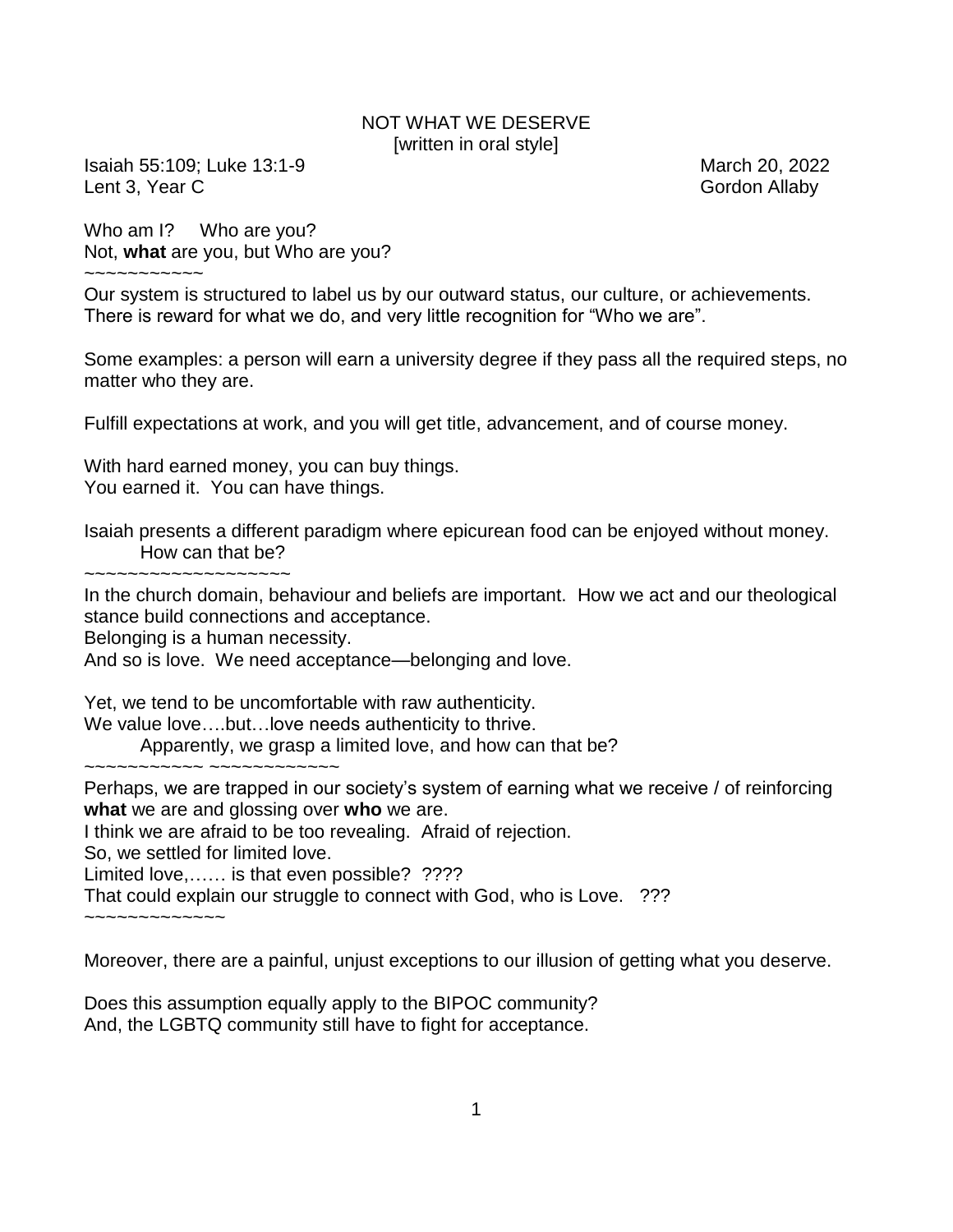In addition, those who are less fortunate and those who have made bad mistakes are deemed less deserving, even unlovable.

That is what happens when we focus on "What" a person is.

Ignoring the "Who" also empowers brutal despots and populists. They gain power from "what" they have done. Few every ask "Who" are they until there is war and destruction.

So, beware of the system that values "what" we are and the sense of entitlement!

~~~~~~~~~~~~~~~~~~~~~~~~~~~~

Both of today's texts show that God's way is not based on you get what you deserve.

Many of us are out of synch with God, and that causes personal, internal torment.  $\sim\sim\sim\sim\sim\sim\sim\sim$ 

The human search for meaning is not a new phenomenon.

The prophet Isaiah addresses all those who are thirsting for that indescribable something "more" in life that will nourish in ways that food and money cannot.

The Isaiah's passage presents the invitation to abundant life which includes mercy, acceptance, and a relationship with our Creator.

Most people have a deep uneasiness with life. There is an inner stirring, an inner hunger…. We need.... We want.... We search... We want fulfilment and contentment—inner peace.

And, the frustrating thing is that the answers / the fulfilment and peace are not in our domain, they are not under our control.

We cannot earn it.

Moreover, what we generally assume will satisfy our torment is Not what we think it is.

That's the rub for a lot of people. God's ways are not our ways, nor are God's thoughts our thoughts.

I think we know this at a visceral level. Yet, we have been conditioned to behave otherwise.

~~~~~~~~~~~~~~~~~~~~ Much of the Western World, upon learning of the Russian military casualties, conclude "They are getting what they deserve."

That is not God's way.

~~~~~~~~~~~~~~

The first half of the Luke passage needs some unpacking.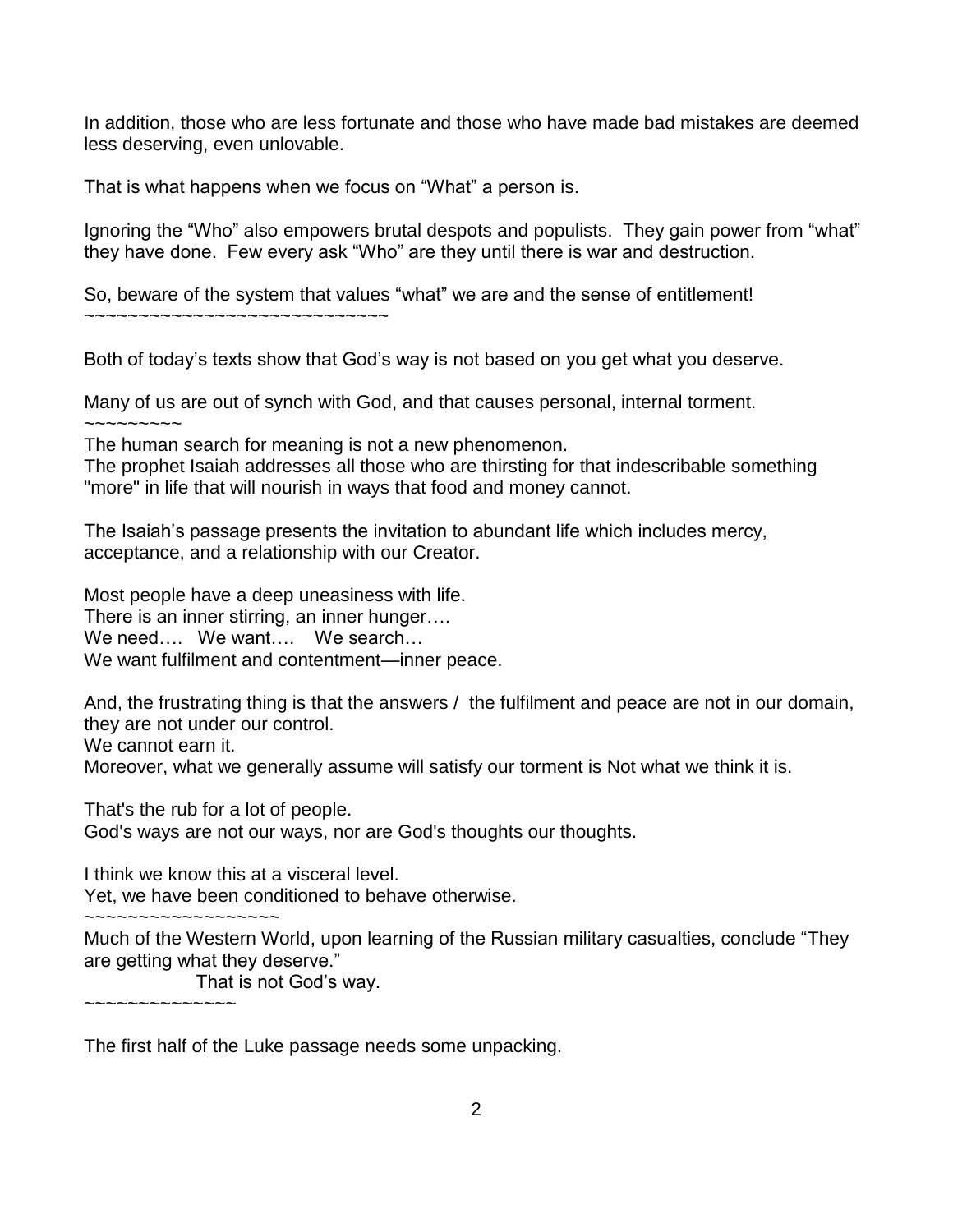Jesus is talking with a group of people, and some of them mention a terrible incident that had recently occurred.

By their presentation and the tone of their voices Jesus could tell what they were getting at.

The horrific incident was about the Galileans who were killed in the temple by Pilate while they were preparing their animals for sacrifice.

Galilee had the reputation as a breeding ground for revolutionaries, and the assumption presented was that the Galileans got what they deserved.

 $\sim$ ~~~~~~

Jesus strongly countered that accusation and age-old myth that *bad things happen to bad people, and good benefits are proof that a person is good*. Jesus underlines his point by calling them to repent—to change their way of thinking.

Twice in this text Jesus presented the need to repent.

Jesus continued by citing another horrific event where 18 people were killed when a water tower fell on them, and adds the same message as before–denying the correlation of the bad thing to a bad person.

Again, Jesus called those around him to repent / to confess the error and change.

Jesus was trying to debunk the simple logic of you get what you deserve. That deduction is at the core of the theology of prosperity. And, that theology still thrives! It proclaims winners are better / might makes right / money entitles one to privilege, and a comfortable life is evidence that God is on your side.

We may outwardly reject that theology, yet when something bad happens to us we tend to ask, "What did I do to deserve this?"

~~~~~~~~~~~~~~~~~~~~

Nevertheless, there is more to this dialogue than what appears on the surface.

Josephus, the ancient historian, wrote that these killings were the result of Pilate's counter revolutionary activities. Pilate was a ruthless and nasty person, and had a propensity for killing Galileans, which included Jesus.

In 35 CE, Rome finally had to remove Pilate from power because of his extreme brutality.

The fallen water tower was not just an innocent accident.

Pilate was stealing money from the temple to build a 200 furlong aqueduct. The Jews were very upset by this.

However, as happens today, most kept quiet, minded their own business, and did not protest because they did not want to jeopardize their comfortable lives. And, they justified their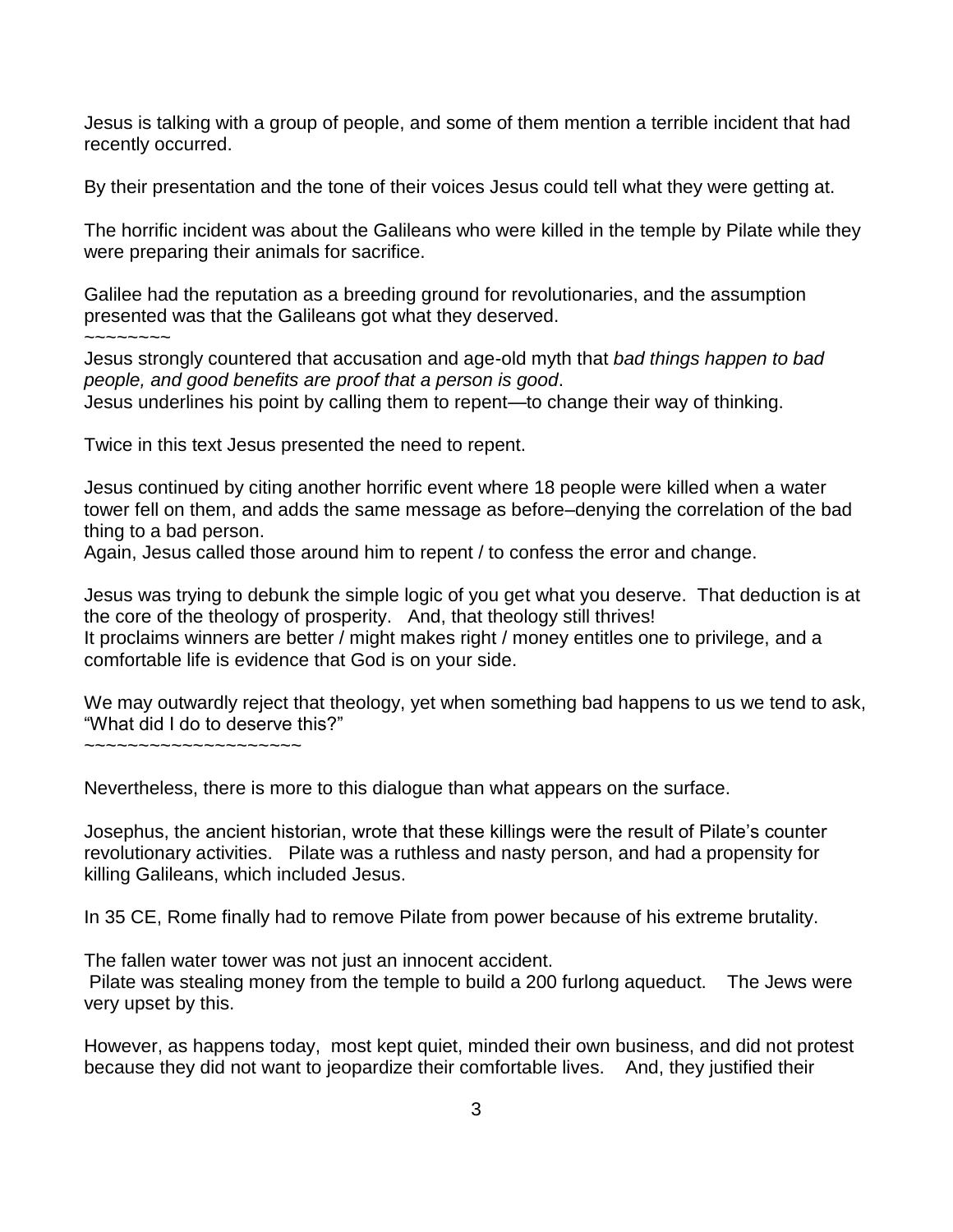compliance by believing that the good things they had in life were a sign that God was on their side.

~~~~~~~~~~~~~~~~

Some people decided to do something about Pilate's injustices. They practised civil disobedience in the form of sabotaging the construction.

Josephus wrote that Pilate sent troops out to deal with the sedition. The Roman soldiers chased away most of the protesters, and killed the rest.

The water tower accident was likely NOT an accident, but a mass murder. The Antiquities Of The Jews, Book 18, Chapter 3 paragraph 2 The Works of Josephus. ~~~~~~~~~~~~~~

There is a double message here, and they both present quite a conundrum for us! The messages are: do not buy into society's "you get what you deserve"…. And….do not think that it is okay to prosper from a society that is doing evil and injustices.

~~~~~~~~~~

Everyone, everyone needs to belong / to be accepted and respected…. AND… everyone needs to be Loved.

God's way lifts up the lowly. God's way values the "who."

If we are not aligned with that and living that way, then change is necessary. Repentance, as Jesus stated, is needed.

~~~~~~~~~~~~~~~~~

It is told that King Wilhelm of Prussia made a "mercy" visit to the central prison in Berlin. He planned to pardon one prisoner. According to the story, the king found himself surrounded by a host of prisoners, all of whom had stories about how innocent they were, and how unjust it was that they were jailed.

All, so they said, were victims of mistaken identity, or were framed, or victims by crooked police and corrupt judges, or some such thing.

Every one had a claim on the king's mercy, all except one silent man who stayed off to the side.

The king noticed him and called him over, asking, "What crime were you accused of?" The prisoner answered, "Armed robbery."

"Were you guilty?" the king petitioned.

"Yes, I was." He confessed.

With that King Wilhelm summoned the warden, saying, "Release this man at once! I cannot have this guilty criminal remaining in prison, corrupting the morals of all these innocent men!"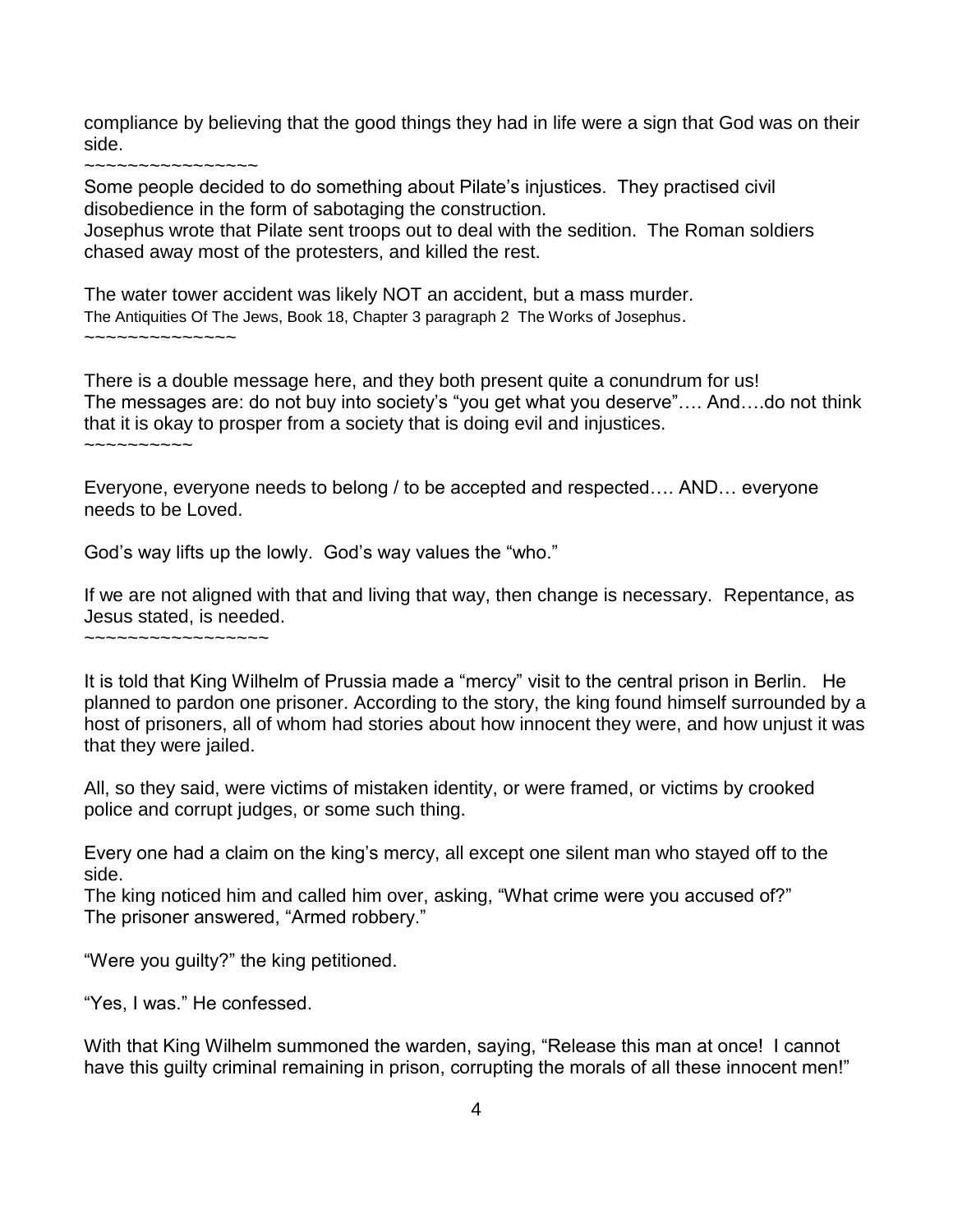~~~~~~~~~~~~~~~

Perhaps, confession is good? Perhaps, repentance makes a difference?

Nevertheless, we have a complex problem.

If we are to truly embrace love, If we are to honour who we are and who others are, then we all must be open and authentic.

Dare we, can we risk that? Living by "what" we are is a lot safer. Yet, there are injustices with that and love is greatly diminished. And, we are tormented by our "limited" relationship with God.. and all of creation because of our limited love. ????

Moreover, can we love others when we learn their flaws. **CAN we be loved**? We know "Who" we are. This is a problem.

So, Jesus told a parable.

By outward appearances, there is a strong and stout fig tree, likely close to 10 metres tall.

The apparent owner of the tree is extremely disappointed in the tree because it does not bear fruit.

The owner tells the gardener to cut it down; it is a waste.

The gardener begs to give the tree one more year to bear fruit. The gardener would nurture and feed the tree. The gardener would give it what it needs to thrive, and then it is up to the tree to respond.  $\sim$  $\sim$  $\sim$  $\sim$  $\sim$  $\sim$  $\sim$ 

Who was mistaken as a gardener after the resurrection? Who created the garden of Eve? Who is the gardener? ?????????? The gardener is the loving, redeeming face of God we know as Christ.  $\sim$ ~~~~~~~

I think we humans are the owner of the tree and the tree represents our outward presentation / our "What" we are.

And, we are not satisfied. We are not content.